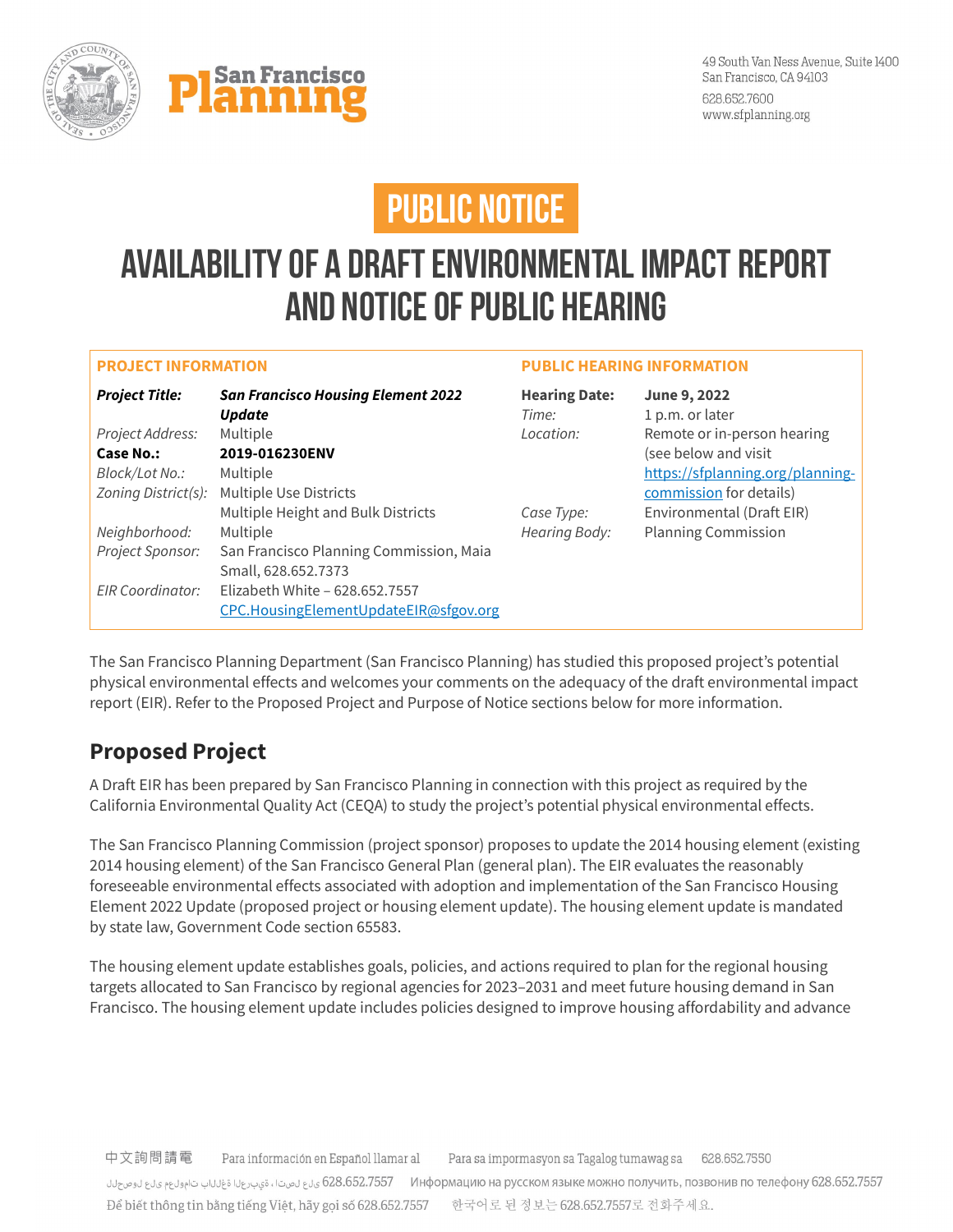racial and social equity in accordance with the directives from the San Francisco Planning Commission and Historic Preservation Commission in summer 2020.<sup>[1](#page-1-0)</sup>

The housing element update would not implement specific changes to existing land use controls (e.g., zoning) or approve any physical development (e.g., construction of housing or infrastructure).<sup>[2](#page-1-1)</sup> As such, the proposed project would not result in any direct physical changes to the environment, but would result in reasonably foreseeable changes. Specifically, San Francisco Planning assumes that adoption of the housing element update would lead to future actions, such as planning code amendments to increase height limits along transit corridors and to modify density controls in low-density areas that are primarily located on the west and north sides of the city, designation of housing sustainability districts, and approval of development projects consistent with the goals, policies, and actions of the housing element update.

In accordance with CEQA Guidelines section 15064(d), the EIR identifies reasonably foreseeable environmental impacts that could occur as a result of future actions that would implement the proposed project. Under the proposed project, San Francisco Planning projects that approximately 50,000 more housing units would be constructed by 2050 if the housing element update is adopted as compared with the development anticipated under the existing 2014 housing element.

More information on the housing element update is available here[: https://www.sfhousingelement.org/.](https://www.sfhousingelement.org/)

**Draft EIR:** The Draft EIR finds that future development consistent with the housing element update would lead to significant and unavoidable impacts, even with implementation of mitigation measures, for the following topics: cultural resources (project-level and cumulative: built-environment historic resources), transportation and circulation (project-level and cumulative: transit delay and loading), noise and vibration (project-level: construction noise, operational noise; cumulative: construction noise), air quality (project-level: criteria pollutants; project-level and cumulative: exposure of sensitive receptors to substantial levels of fine particulate matter and toxic air contaminants), wind, shadow, and utilities and service systems (wastewater facilities). Significant impacts would remain significant and unavoidable where mitigation is not feasible for the following topics: transportation and circulation (project-level and cumulative: construction) and utilities and service systems (water supply).

The Draft EIR provides a detailed project description, an analysis of the physical environmental effects of the proposed project, and identifies feasible mitigation measures and alternatives that would avoid or lessen the severity of impacts. The Draft EIR is available for public review and comment on the San Francisco Planning's website at sfplanning.org/sfceqadocs and at the San Francisco Permit Center, 49 South Van Ness Avenue, 2nd Floor, San Francisco, CA 94103. Paper copies and electronic copies (on a flash drive) of the Draft EIR are available upon request to the project planner. Referenced materials are available through the following San Francisco Planning's websites: sfplanning.org/sfceqadocs an[d sfplanning.org/resource/permits-my-neighborhood.](https://sfplanning.org/resource/permits-my-neighborhood)

#### **Projects on State Hazardous Materials Lists**

As required by CEQA Guidelines section 15087(c)(6), the following information is provided because future development consistent with the housing element update could occur on site(s) identified on a list of hazardous materials sites compiled pursuant to California Government Code Section 65962.5 or at otherwise contaminated

<span id="page-1-1"></span><sup>2</sup> Any changes to existing land use controls would require related legislative processes including review and public hearings before the San Francisco Planning Commission and/or the San Francisco Board of Supervisors. Approval of housing development or infrastructure would require development applications and approval. The EIR analyzes the secondary physical environmental impacts that could occur as a result of the housing element update.



<span id="page-1-0"></span>San Francisco Planning Commission Resolution No. 20738, [https://sfplanning.org/sites/default/files/documents/admin/R-](https://sfplanning.org/sites/default/files/documents/admin/R-20738_Centering_Planning_on_Racial_and_Social_Equity.pdf)[20738\\_Centering\\_Planning\\_on\\_Racial\\_and\\_Social\\_Equity.pdf,](https://sfplanning.org/sites/default/files/documents/admin/R-20738_Centering_Planning_on_Racial_and_Social_Equity.pdf) June 11, 2020 and Historic Preservation Commission Resolution No. 1127, [https://sfplanning.org/sites/default/files/documents/admin/R-1127\\_HPC\\_Equity\\_Resolution.pdf,](https://sfplanning.org/sites/default/files/documents/admin/R-1127_HPC_Equity_Resolution.pdf) July 15, 2020.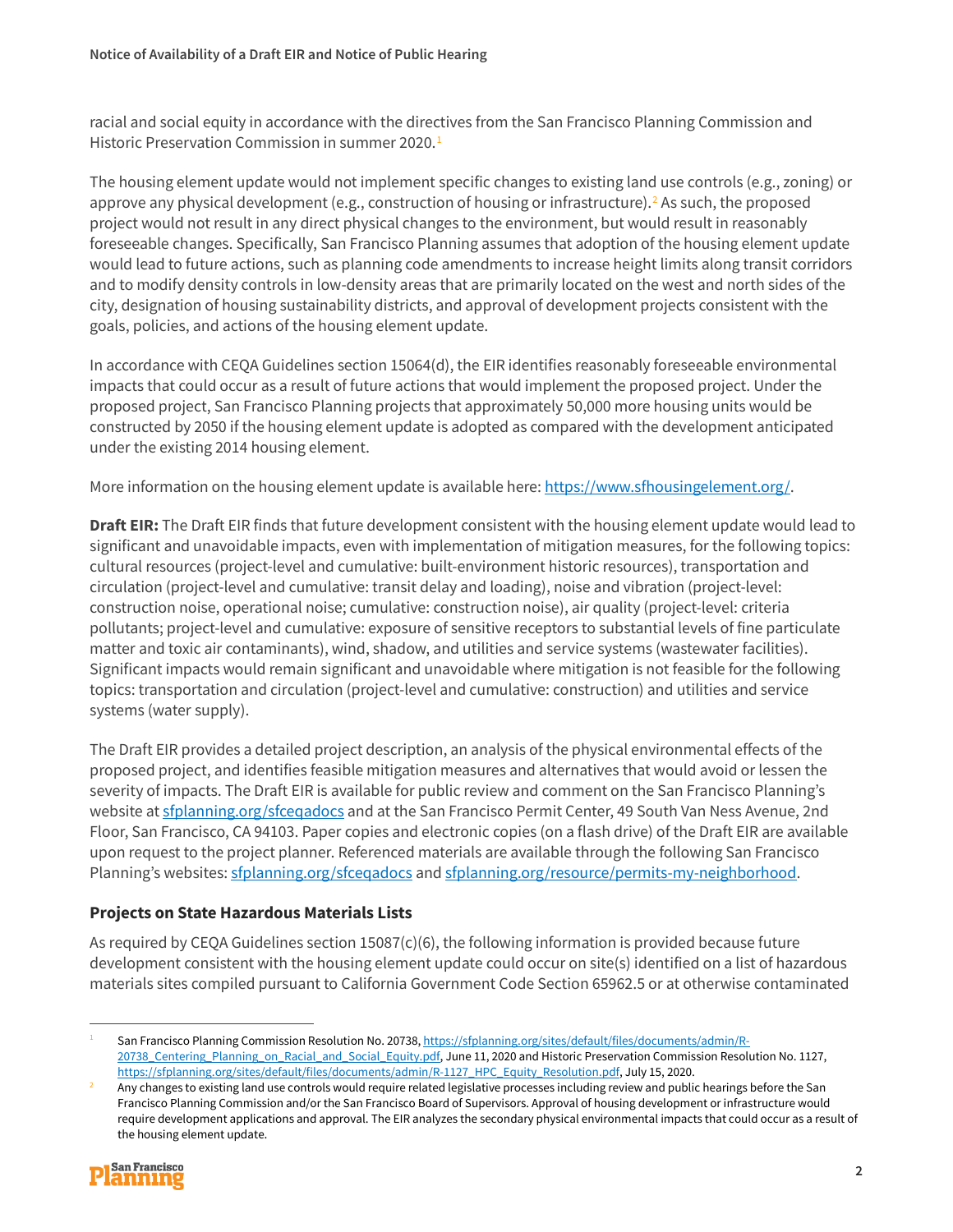sites. The detailed list of properties and their regulatory identification numbers are available at sfplanning.org/sfceqadocs, or by contactin[g CPC.HousingElementUpdateEIR@sfgov.org.](mailto:CPC.HousingElementUpdateEIR@sfgov.org)

#### **Purpose of Notice**

**You are not required to take any action.** If you wish to comment on the adequacy of the Draft EIR, you may do so in either or both of the following ways:

| <b>WRITTEN COMMENTS</b>                         |                                                                              | <b>COMMENTS AT THE PUBLIC HEARING</b>                                                                                                            |                                                                                                                                                                                                                          |  |
|-------------------------------------------------|------------------------------------------------------------------------------|--------------------------------------------------------------------------------------------------------------------------------------------------|--------------------------------------------------------------------------------------------------------------------------------------------------------------------------------------------------------------------------|--|
| Planner:<br>Via Mail:                           | <b>Elizabeth White, EIR Coordinator</b><br>49 South Van Ness Ave, Suite 1400 | Live Stream:                                                                                                                                     | https://sfgovtv.org/planning, or<br>live on Cable Channel 78                                                                                                                                                             |  |
| Via Email:                                      | San Francisco, CA 94103<br>CPC.HousingElementUpdateEIR@sfgov.org             |                                                                                                                                                  | June 9, 2022, at 1 p.m. or later                                                                                                                                                                                         |  |
| From April 20, 2022, to 5 p.m. on June 20, 2022 |                                                                              | Due to the COVID-19 emergency, this hearing<br>may occur in person at San Francisco City Hall or<br>remotely using videoconferencing technology. |                                                                                                                                                                                                                          |  |
|                                                 |                                                                              |                                                                                                                                                  | Language Assistance: To request an interpreter<br>during the hearing, please contact the<br>Commission Secretary at (628) 652-7589,<br>or commissions.secretary@sfgov.org at least 48<br>hours in advance of the hearing |  |

The purpose of the public hearing is for the San Francisco Planning Commission and San Francisco Planning staff to receive comments on the adequacy and accuracy of the Draft EIR. The commission will not respond to any of the comments or take action on the proposed project at this hearing. Certification of the Final EIR will be considered at a later hearing. Additional information may be found on San Francisco Planning's website or by contacting the EIR coordinator listed above.

### **General Information about Procedures**

Members of the public are not required to provide personal identifying information when they communicate with the San Francisco Planning Commission or staff. All written or oral communications, including submitted personal contact information, may be made available to the public for inspection and copying upon request and may appear on the San Francisco Planning's website or in other public documents.

Only commenters on the Draft EIR will be permitted to file an appeal of the certification of the Final EIR to the Board of Supervisors.

At the close of the public review period, San Francisco Planning will prepare a responses to comments document to respond to all comments on the Draft EIR presented at the public hearing and received in writing during the public review period. This responses to comments document and all other associated documents will be made available at [sfplanning.org/sfceqadocs.](https://sfplanning.org/environmental-review-documents)

This notice is being issued during the suspension of certain CEQA posting requirements pursuant to San Francisco Administrative Code Chapter 31 requirements. This notice complies with local requirements under the March 23, 2020, Fifth Supplement to the Mayoral Proclamation Declaring the Existence of a Local Emergency dated February 25, 2020.